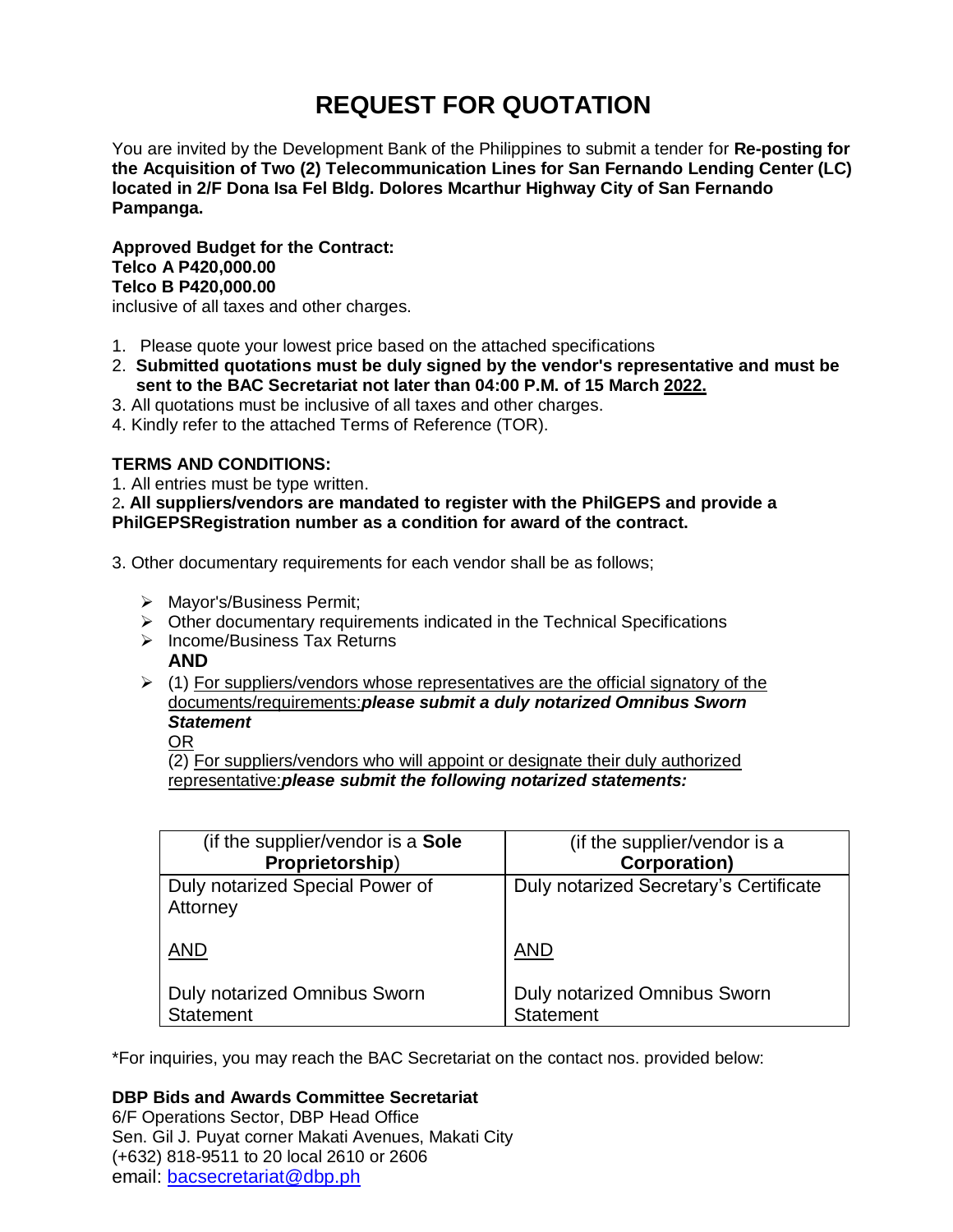### Annex A

# ACQUISITION OF NEW, ADDITIONAL AND/OR REPLACEMENT TELECOMMUNICATION LINE/CONNECTIVITY SERVICE FOR THE DEVELOPMENT BANK OF THE PHILIPPINES (DBP)-SAN FERNANDO LENDING CENTER

### APPROVED BUDGET FOR THE CONTRACT: Telco A: Php 420,000 Telco B: Php 420,000

### **TECHNICAL SPECIFICATIONS**

### A. BACKGROUND

 $\tau_{\rm g}=-\tau$ 

 $\alpha$ 

The telecommunication connectivity service (line) is for the connection of DBP online systems, services and facilities in any of the following DBP remote sites:

A.1. Branch Office, including:

A.1.a. Lending Center A.1.b. Cash Center A.1.c. Branch-Lite Unit

A.2. Automated Teller Machine (ATM)

### **B. OBJECTIVE**

To acquire stable, reliable and secure telecommunication connectivity/line service to link DBP remote sites to the Head Office from an authorized and qualified telecommunication service provider (Telco).

# C. COVERAGE OF THE CONTRACT

The contract will be for a one (1) year period starting from date of acceptance of service with the option for automatic renewal.

### D. MINIMUM SPECIFICATIONS

- D.1. Connectivity/Line Service Availability
	- > The minimum availability of service is 99.6%.
- D.2. Connectivity/Line Specifications
- D.2.a. Branch Office  $\sqrt{ }$ 
	- D.2.a.i. Wired MPLS/VPN, Radio Last Mile or VSAT connection with minimum of 2 Mbps bandwidth
	- D.2.a.ii. Must be Ku Band or C Band for the VSAT
	- D.2.a.iii. Inclusive network equipment, such as router and or router/modem, must not be on End-of-Life/End-of-Support status within the contract period
	- D.2.a.iv. Router must support GRE/mGRE tunneling and IP Security (ex. dynamic VPN) and SNMP
	- D.2.a.v. DBP shall have the full access of the router
	- D.2.a.vi. Provide near real time and historical link monitoring

#### D.2.b. ATM - Wired П

- D.2.b.i. VPN connection at least 128 Kbps via MPLS
- D.2.b.ii. Inclusive network equipment, such as router and or router/modem, must not be on End-of-Life/End-of-Support status within the contract period
- D.2.b.iii. Support GRE tunneling and SNMP

Page 1 of 4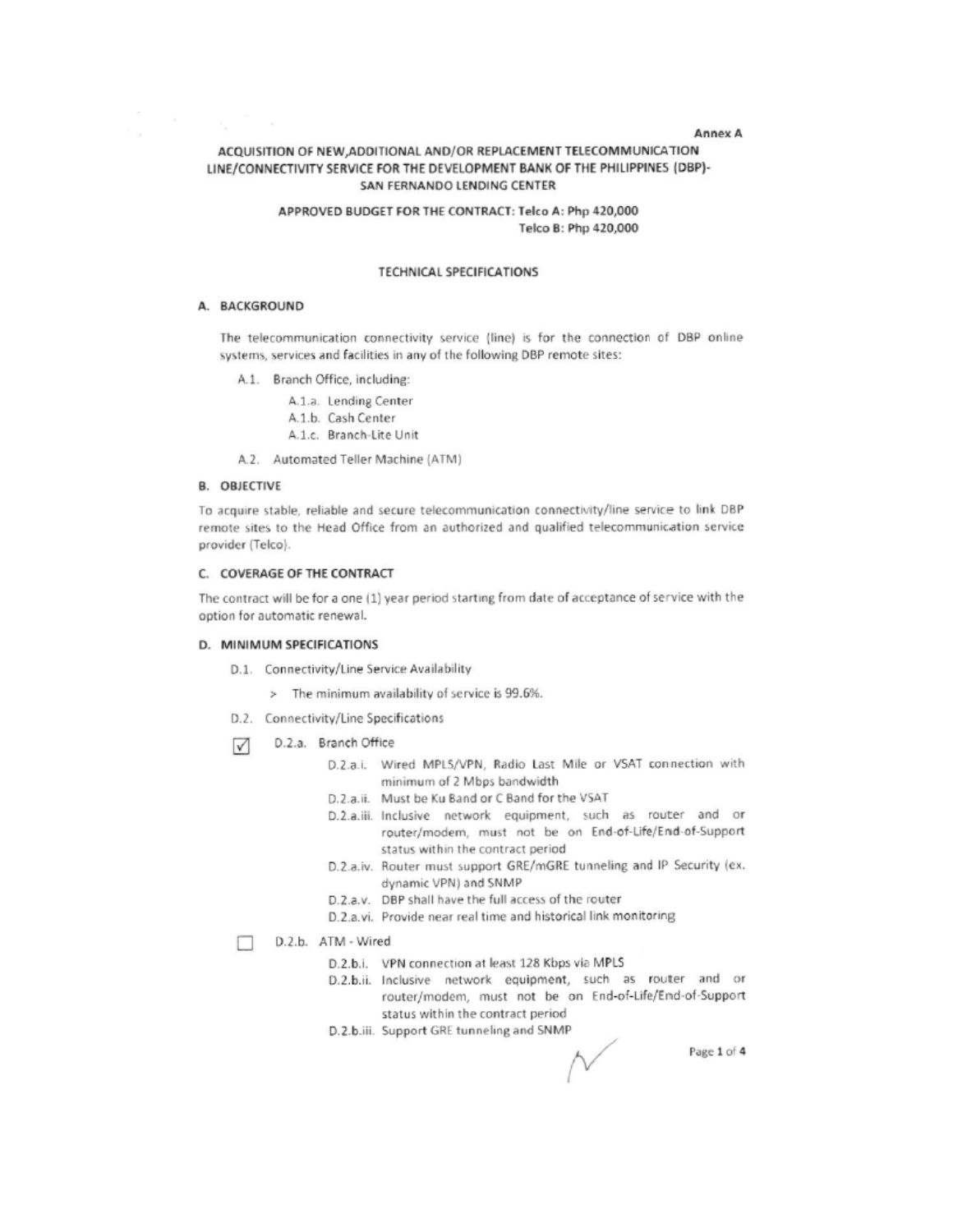D.2.b.iv. Provide near real time and historical link monitoring

D.2.c. ATM - Wireless

 $\label{eq:2.1} \mathcal{E} = -\frac{\sum_{\mathbf{p}\in\mathcal{P}}\mathcal{M}_{\mathbf{p}}}{\sum_{\mathbf{p}\in\mathcal{P}}\mathcal{M}_{\mathbf{p}}}\mathbb{I}^{\mathbf{p}}\mathbb{I}^{\mathbf{p}}$ 

- D.2.c.i. Provide data transmission function by public GPRS/ GSM network or higher
- D.2.a.vii. Inclusive network equipment, such as router and or router/modem, must not be on End-of-Life/End-of-Support status within the contract period
- D.2.c.ii. Support GRE Tunneling and SNMP
- D.2.c.iii. Provide GUI access for local and remote management
- D.2.c.iv. Operate at -30"+75°C temperature
- D.2.c.v. Has LED status indication
- D.2.c.vi. Support RJ45 console port
- D.2.c.vii. Include: 1 power cord, 2 antennas, 1 console cable, 1 set documentation
- D.2.c.viii. Provide near real time and historical link monitoring.
- D.2.c.ix. Meet the average latency requirement of not greater than 200ms measured using the Ping utility or any similar mobile applications
- D.2.c.x. Meet signal requirement of not less than 2 bars measured using mobile or similar devices capable of said measurement
- D.2.c.xi. DBP shall have full access to the Modem/Router
- D.3. Support Services and Incident Management
	- D.3.a. The Telco shall provide 24 x 7 onsite, telephone and email support. For every service unavailability/downtime reported, the response time shall be within thirty (30) minutes.
	- D.3.b. Upon the occurrence of service unavailability/downtime, the Telco shall:
		- D.3.b.i. Conduct problem isolation/resolution and link restoration activities
		- D.3.b.ii. Notification via electronic mail (E-mail) and telephone within one (1) hour of the occurrence
		- D. 3. b.m. Minimum of twice a day status report to DBP via E-Mail
		- D.3.b.iv. Estimated time of arrival (ETA) if onsite activities required
		- D.3.b.v. Estimated time of resolution (ETR)
		- D.3.b.vi. Root cause
		- D.3.b.vii. Comply with DBP policies on security and confidentiality during support services.
	- D.3.c. The Telco shall submit an incident report stating the reason/s for the outage and detailing the steps undertaken to resolve a particular problem upon DBP's request.
- D.4. Service Performance Review
	- > The Telco shall conduct a performance review session at least once every quarter of a year

# E. TELECOMMUNICATION CONNECTIVITY/LINE REQUIREMENT CLASSIFICATION

The primary objective of the following provisions is to have multiple Telcos per site, providing service redundancy, high availability and avoiding single point of failure.

E.1. New Telecommunication Line Requirement

Page 2 of 4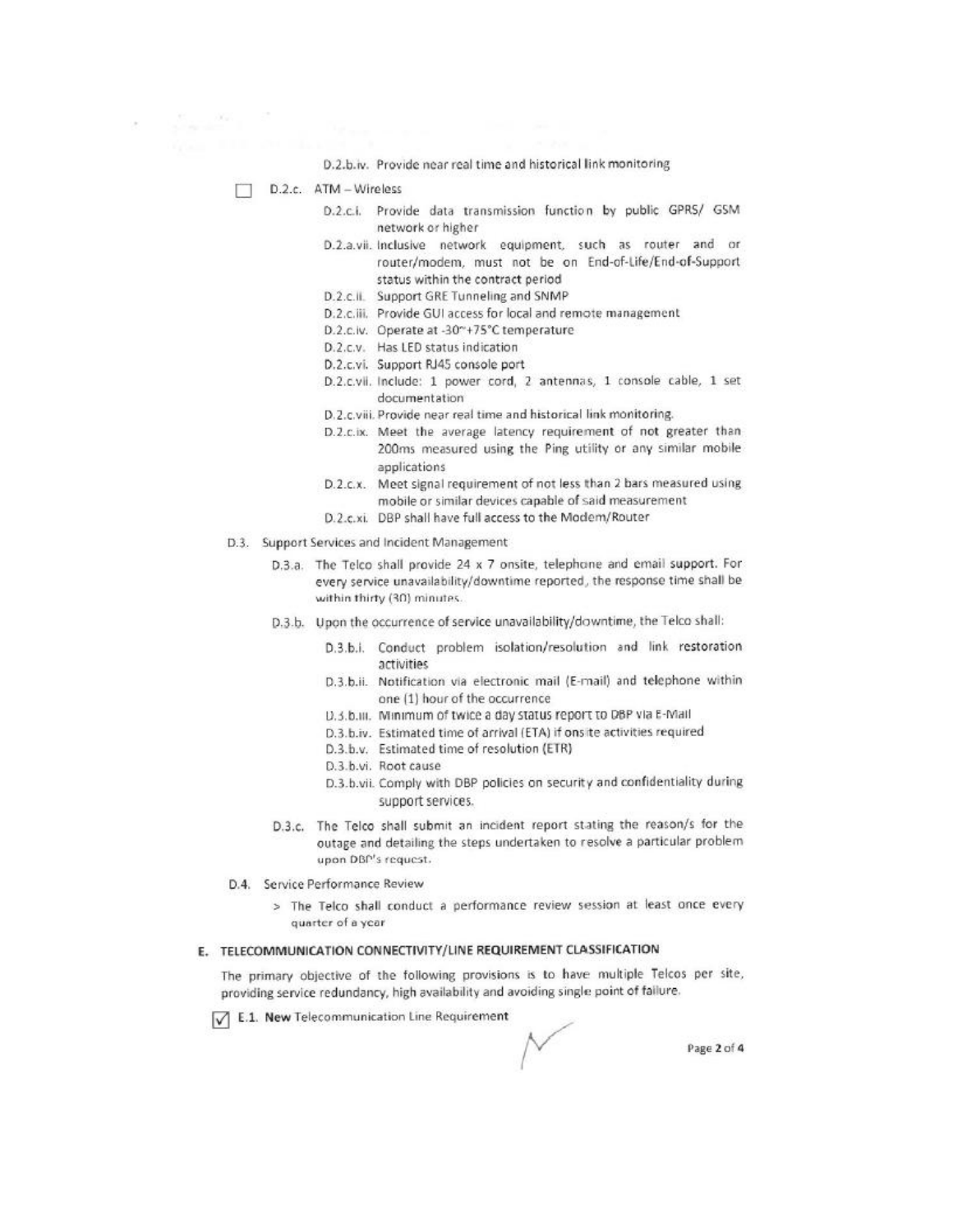# E.1.a. Covered Sites

# > New remotes sites

### E.1.b. Telco Selection Criteria

- > Telecommunication Line for Branch Office
	- E.1.b.i. Two (2) different Telcos (Telco A and Telco B) shall be selected
	- E.1.b.ii. Telco A is the lowest (winning) provider
	- E.1.b.iii. Telco B is the second lowest provider
- > Telecommunication Line for Additional ATM Facility of a Branch Office
	- F 1 h iv The Telco must be different from the one which has the majority or most of the telecommunication connectivity services provided for the ATM/s of that Branch Office
- E.2. Additional Telecommunication Line Requirement
	- E.2.a. Covered Sites
		- > For existing sites with existing telecommunication line/s
	- E.2.b. Telco Exception
		- > The Telco/s of the existing line/s servicing the site shall not be invited and will not be allowed to participate
- E.3. Replacement Telecommunication Line Requirement

### E.3.a. Covered Sites

- > For existing sites with existing telecommunication line/s
- E.3.b. Telco Exception
	- E.3.b.i. For Telco Redundancy Replacement
		- > The Telco of the existing line/s servicing the site including the one to be replaced shall not be invited and will not be allowed to participate
	- E.3.b.ii. Replacement for the Purpose of Telecommunication Line Capacity (Bandwidth) Upgrade
		- > The Telco of the other existing line/s servicing the site (i.e., other than the one to be replaced) shall not be invited and will not be allowed to participate
	- E.3.b.iii. For Wireless to Wired Facility Replacement
		- > The Telco of the other existing line/s servicing the site (i.e., other than the one to be replaced) shall not be invited and will not be allowed to participate

# F. DISCONTINUANCE OF SERVICE

DBP can opt to discontinue the service within the contract period without pre-termination fee/s, if the Telco provider fails to meet the required minimum availability of service, specified in item D.1, for three [3] consecutive months (3-strike rule)

G. PAYMENT

The payment shall be in a monthly basis every after the service acceptance.

Page 3 of 4